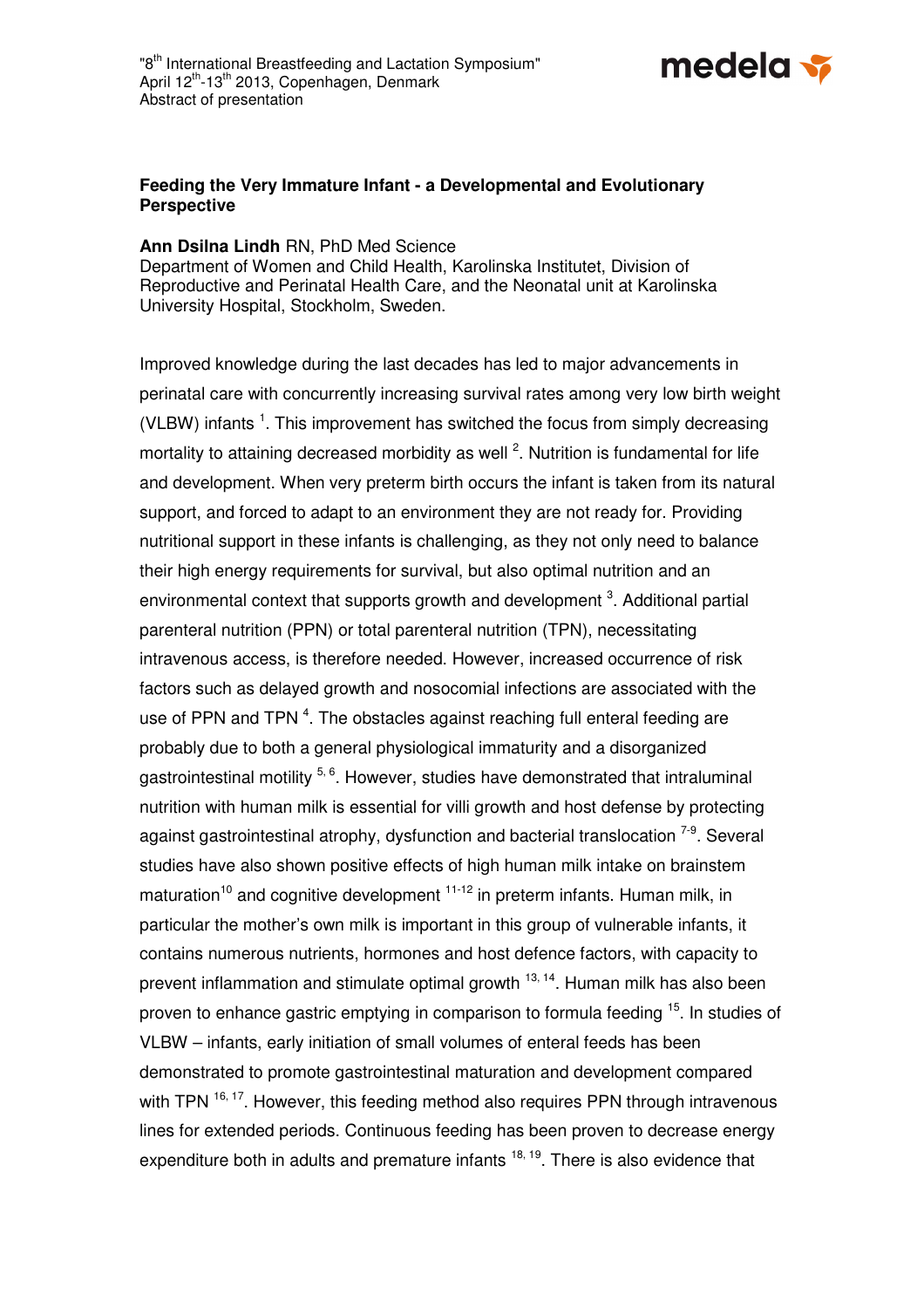

feeding given as a slow rate infusion enhances duodenal motor function when compared to bolus feeding 20-22. However, the question whether different feeding strategies have an effect on gastrointestinal tolerance and growth has been raised by several authors but the results of these studies are limited and conflicting.<sup>23-25</sup> Invasive procedures such as tube feeding may also act as a stressor during early postnatal age. In a randomised control study we elucidate behavioural stress response during tube feeding in VLBW infants. Significant increased behavioural stress was found in infants fed by bolus compared to continuous fed infants <sup>26</sup>. In the view of published reports raising concerns that preterm infants are at high risk for feeding difficulties  $27$  later eating problems and malnutrition  $27$ , it is of importance to highlight and discuss how to feed and what to give our smallest patients, the very immature infants.

References.

<sup>1</sup> Fellman V, Hellstrom-Westas L, Norman M, et al. One-year survival of extremely preterm infants after active perinatal care in Sweden. JAMA 2009; **301**(21): 2225-33.

 $2$  EXPRESS T. Incidence of and risk factors for neonatal morbidity after active perinatal care: extremely preterm infants study in Sweden (EXPRESS). Acta paediatrica 2010; **99**(7): 978-92.

3 Hay WW, Jr. Strategies for feeding the preterm infant. Neonatology 2008; **94**(4): 245-54.

<sup>4</sup> Ronnestad A, Abrahamsen TG, Medbo S, et al. Septicemia in the first week of life in a Norwegian national cohort of extremely premature infants. Pediatrics 2005; **115**(3): e262-8.

<sup>5</sup> Bisset WM, Watt JB, Rivers RP, Milla PJ. Ontogeny of fasting small intestinal motor activity in the human infant. Gut 1988; **29**(4): 483-8.

 $6$  Milla PJ, Fenton TR. Small intestinal motility patterns in the perinatal period. J Pediatr Gastroenterol Nutr 1983; **2 Suppl 1**: S141-4.

 $7$  Hanson LA, Silfverdal SA. The mother's immune system is a balanced threat to the foetus, turning to protection of the neonate. Acta Pædiatrica 2009 **98**, pp. 221–228.

<sup>8</sup> Levine GM, Deren JJ, Steiger E, Zinno R. Role of oral intake in maintenance of gut mass and disaccharide activity. Gastroenterology 1974;67:975-82.

<sup>9</sup> Pironi L, Paganelli GM, Miglioli M, Biasco G, Santucci R, Ruggeri E, et al. Morphologic and cytoproliferative patterns of duodenal mucosa in two patients after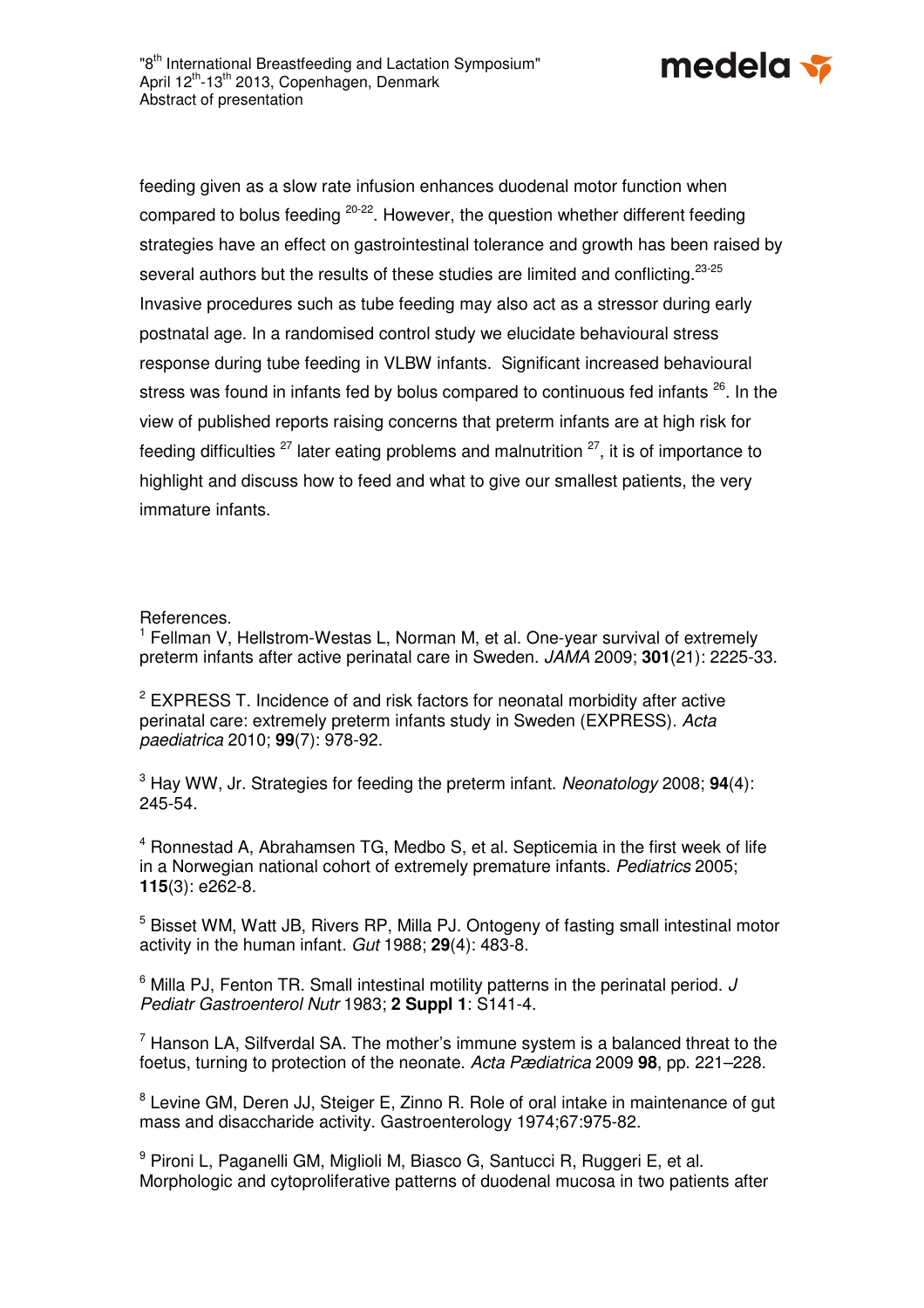

long-term total parenteral nutrition: changes with oral refeeding and relation to intestinal resection. JPEN J Parenter Enteral Nutr 1994;18:351-4. 3

<sup>10</sup> Amin SB, Merle KS, Orlando MS, Dalzell LE, Guillet R, Brainstem maturation in premature infants as a function of enteral feeding type. Pediatrics 2000; **106**(2 Pt 1): 318-22.

<sup>11</sup> Anderson JW, Johnstone BM, Remley DT. Breast-feeding and cognitive development: a meta-analysis. Am J Clin Nutr 1999; **70**(4): 525-35.

<sup>12</sup> Vohr BR, Poindexter BB, Dusick AM, et al. Persistent beneficial effects of breast milk ingested in the neonatal intensive care unit on outcomes of extremely low birth weight infants at 30 months of age. Pediatrics 2007; **120**(4): e953-9.

<sup>13</sup> Bokor S, Koletzko B, Decsi T. Systematic review of fatty acid composition of human milk from mothers of preterm compared to full-term infants. Ann Nutr Metab 2007; **51**(6): 550-6.

<sup>14</sup> Montiaux-Regis N, Cristini C, Arnaud C, Glorieux I, Vanpee M, Casper C, Improved growth of preterm infants receiving mother's own raw milk compared with pasteurized donor milk. Acta paediatrica 2011; **100**(12):1548-54.

<sup>15</sup> Ewer AK, Durbin GM, Morgan ME, Booth IW. Gastric emptying in preterm infants. Archives of disease in childhood Fetal and neonatal edition 1994; **71**(1): F24-7.

<sup>16</sup> Tyson JE, Kennedy KA. Minimal enteral nutrition for promoting feeding tolerance and preventing morbidity in parenterally fed infants. Cochrane Database Syst Rev 2000:CD000504.

<sup>17</sup> Schanler RJ, Shulman RJ, Lau C, Smith EO, Heitkemper MM. Feeding strategies for premature infants: randomized trial of gastrointestinal priming and tube-feeding method. Pediatrics 1999;103:434-9.

<sup>18</sup> Heymsfield SB, Casper K, Grossman GD. Bioenergetic and metabolic response to continuous v intermittent nasoenteric feeding. Metabolism 1987;36:570-5.

<sup>19</sup> Grant J, Denne SC. Effect of intermittent versus continuous enteral feeding on energy expenditure in premature infants. J Pediatr 1991;118:928-32.

<sup>20</sup> Berseth CL, Nordyke C. Enteral nutrients promote postnatal maturation of intestinal motor activity in preterm infants. Am J Physiol 1993; **264**(6 Pt 1): G1046-51.

<sup>21</sup> Baker JH, Berseth CL, Duodenal motor responses in preterm infants fed formula with varying concentrations and rates of infusion. Pediatr Res 1997;42:618-22.

 $22$  de Ville K, Knapp E, Al-Tawil Y, Berseth CL. Slow infusion feedings enhance duodenal motor responses and gastric emptying in preterm infants. Am J Clin Nutr 1998;68:103-8.

<sup>23</sup> Toce SS, Keenan WJ, Homan SM, Enteral feeding in very-low-birth-weight infants. A comparison of two nasogastric methods. Am J Dis Child 1987; **141**(4): 439-44.